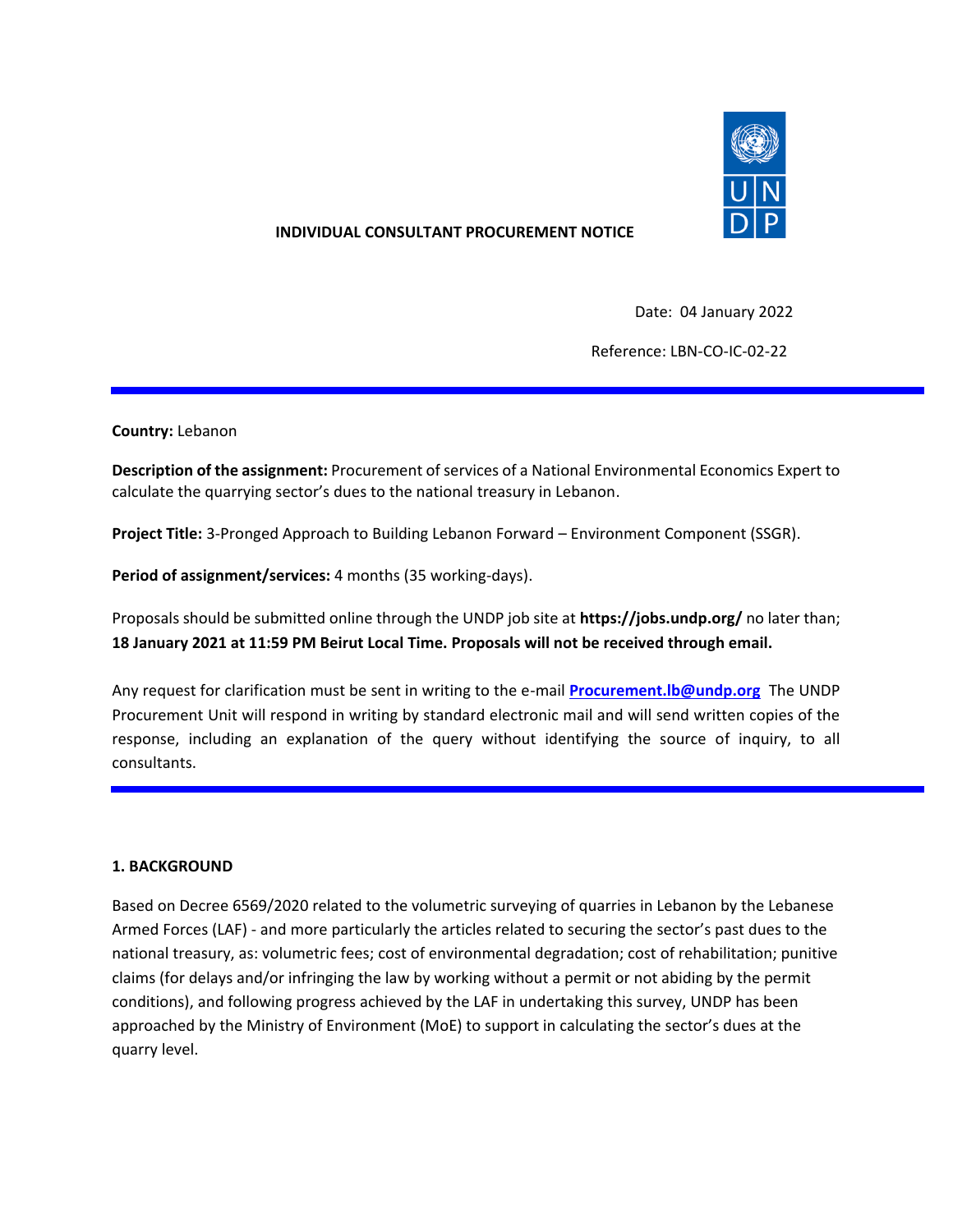#### **2. SCOPE OF WORK, RESPONSIBILITIES AND DESCRIPTION OF THE PROPOSED ANALYTICAL WORK**

The purpose of the consultancy is to support the MoE in calculating the quarrying sector's past dues to the national treasury based on decree 6569/2020. Under the overall guidance of the UNDP SSGR Project Manager and in close coordination with the Ministry of Environment, the Consultant will assume the lead responsibility of preparing the following:

- 1. Get familiarized and extensively analyse the survey results from the Lebanese Armed Forces (LAF) (maps, volumes and owners).
- 2. Develop a methodology for assessing the **cost of environmental degradation (COED**) at the quarry level and estimate the COED for each site.
- 3. Calculate the **cost of** implementing the most appropriate **rehabilitation** technique for each site. The rehabilitation techniques should be discussed with the UNDP team (from several projects) and the Ministry of Environment.
- 4. Calculate the **fees due to the Ministry of Finance (MoF)**, including VAT, by: 4.1 Estimating the theoretical dues based on unit cost and volume 4.2 Comparing with the dues already paid to the MoF for each site.
- 5. Calculate the **dues to the respective Municipalities**, by:
	- 5.1 Estimating the theoretical dues based on unit cost and volume
	- 5.2 Comparing with the dues already paid to the respective municipalities for each site.
- 6. Determine the **penalty**/ **punitive claim** due for each site considering all the below parameters (as well as others if determined based on existing legislation):
	- a. **working without a permit** (as a function of the number of years of operating without a permit) – based on relevant data from MoE and Ministry of Interior and Municipalities (MoIM);
	- b. **working with an illegitimate permit** (ie an administrative authorization not issued by the competent authority) - also a function of the years of operating with an illegitimate permit;
	- c. delay (yr-based) in paying the COED;
	- d. delay (yr-based) in rehabilitation;
	- e. delay (yr-based) in paying the dues to MoF;
	- f. delay (yr-based) in paying the dues to the municipalities;
	- g. violating environmental conditions set in the permit; etc.
- 7. Based on the above, calculate the total dues for each site.
- 8. Review the draft template legal warning (previously prepared) to the site owner/ operator and provide comments if any.
- 9. Provide recommendations on the following:
	- a. the most suitable entity to send the warning on behalf of the Government of Lebanon
	- b. the fund which the dues should be transferred to while considering operational capacity and legal maturity of each option (e.g.: link to the National Environment Fund foreseen under law 444/2002 after issuing its bylaws on a private or public-private basis; Lebanon Green Investment Facility; others).
- 10. Summarize the above methodology in a concise report, with a summary table of the results related to all sites, and detailed data for each site as annexes (one sheet for each site).

The UNDP and MoE teams will provide the consultant with all available data and will also be available to provide guidance and directions to support in the development of the outputs as needed.

**For additional information, please refer to ANNEX I – Terms of Reference** 

#### **3. REQUIREMENTS FOR EXPERIENCE AND QUALIFICATIONS**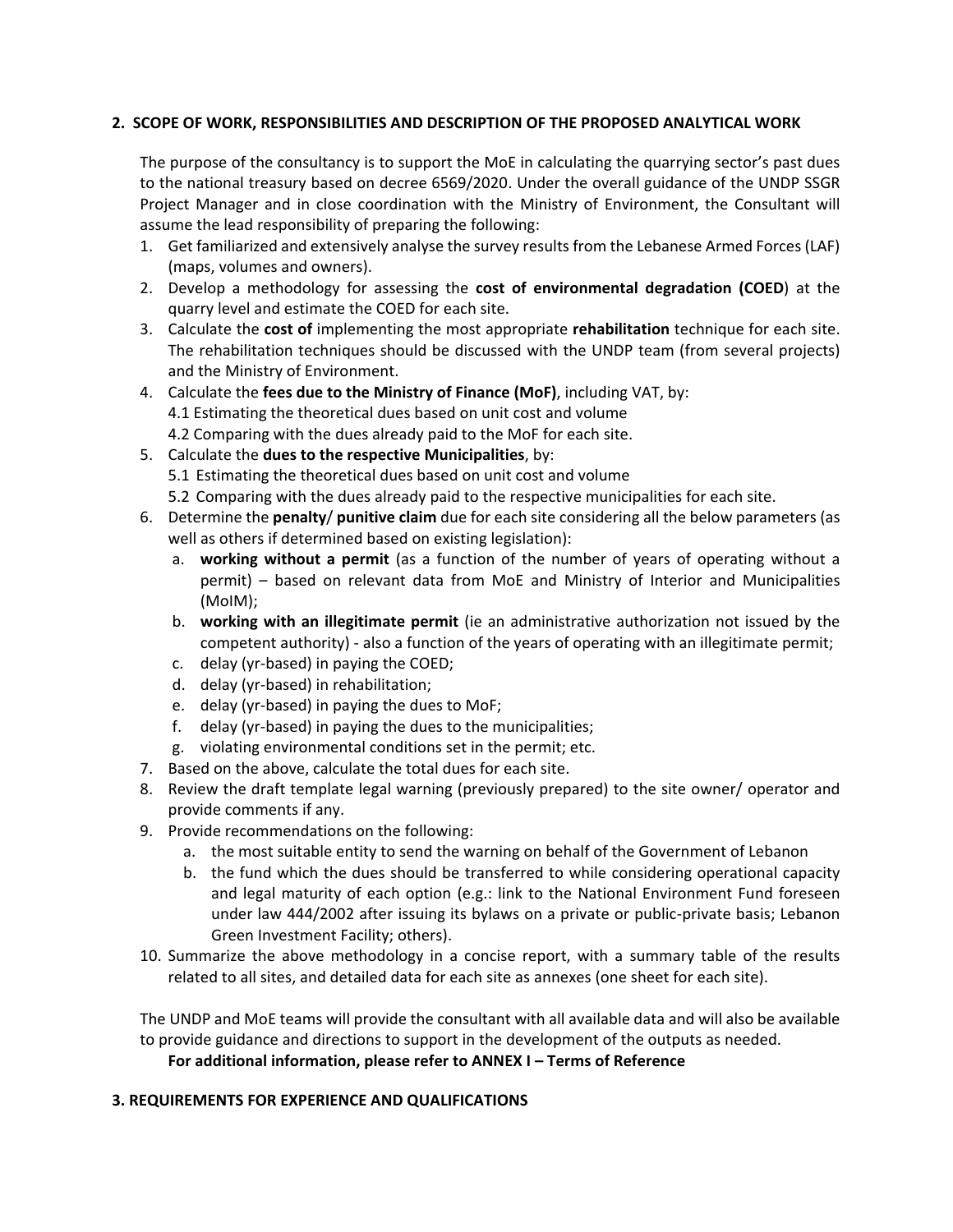I. Academic Qualifications:

- University degree in Economics.
- − Master 's degree in Environmental Economics is an asset
- II. Years of experience:

Minimum 15 years of relevant professional experience in environmental economics

III. Technical experience:

- − Experience of the Lebanese public sector and/or national public legislative context.
- − Previous work experience with the UN.
- − Experience in the field of environmental policy.
- − Proficiency in English and Arabic.

## **4. DOCUMENTS TO BE INCLUDED WHEN SUBMITTING THE PROPOSALS.**

Interested individual consultants must submit the following documents/information to demonstrate their qualifications:

(I). Technical **Proposal**:

# (i) **Letter to UNDP Confirming Interest and Availability for the Individual Contractor (IC) Assignment**

(ii) **Explaining why** you are the most suitable for the work

(iii) P11 (Personal History Form) including past experience in **similar projects** and at least **3 references,** mentioning the references' e-mails addresses.

#### **5. FINANCIAL PROPOSAL**

#### • **Lump sum contracts**

The financial proposal shall specify a total lump sum amount, and payment terms around specific and measurable (qualitative and quantitative) deliverables. Payments are based upon output, i.e. upon delivery of the services specified in the TOR as follows:

| Deliverable                                                         | Estimated<br>Number of Man-<br>Days | Schedule<br>(weeks/ months from<br>contract signature) | Paymen |
|---------------------------------------------------------------------|-------------------------------------|--------------------------------------------------------|--------|
| Inception report (including work methodology<br>and schedule)       |                                     | 2 weeks                                                | 20%    |
| Progress Report 1 (covering calculation related<br>to 350 quarries) | 10.5                                | 2 months                                               | 30%    |
| Progress Report 2 (covering 350 other quarries)                     | 10.5                                | 3.5 months                                             | 30%    |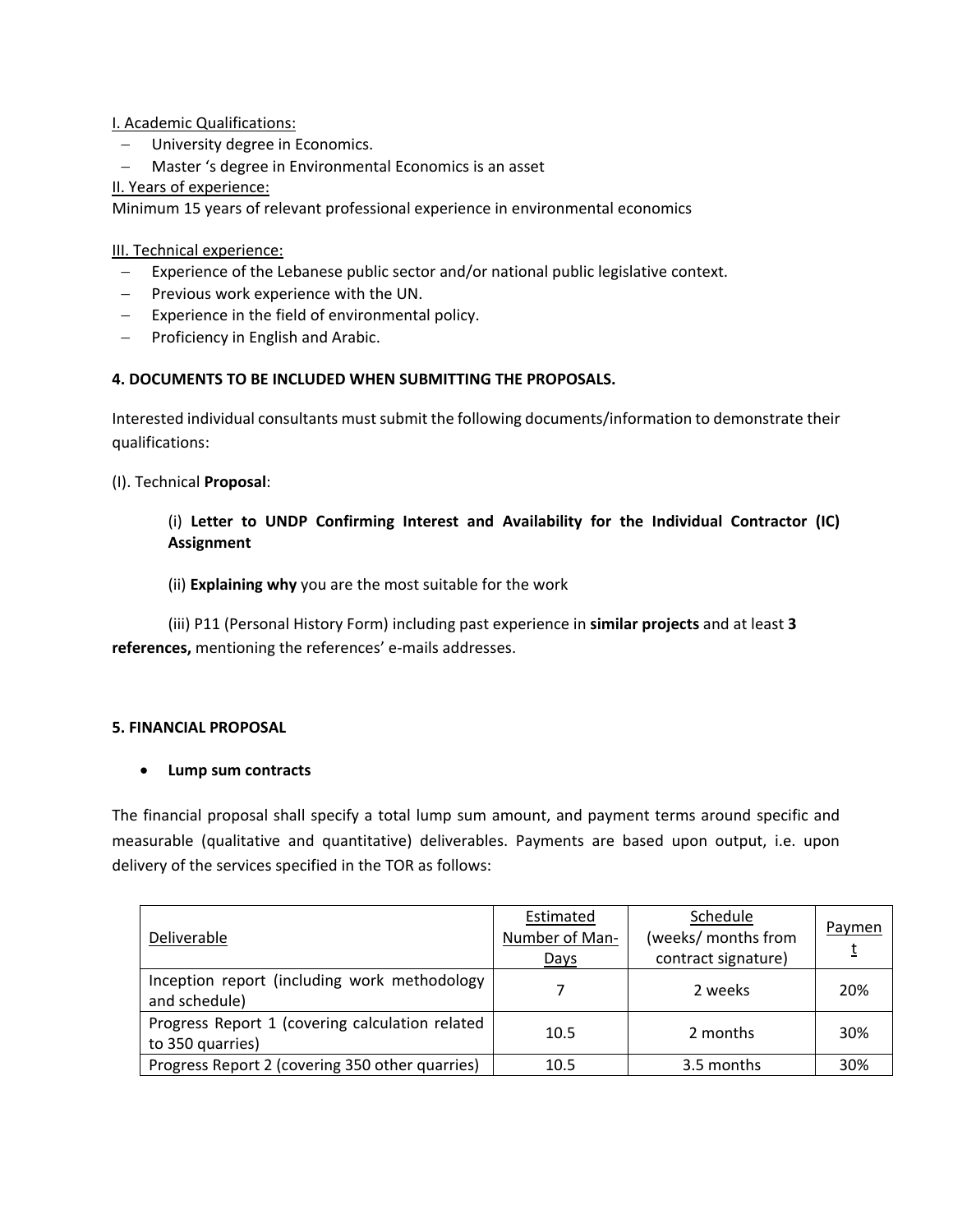| Final Report (covering all quarries which the  |          |     |
|------------------------------------------------|----------|-----|
| volumetric and other information are available | 4 months | 20% |
| $\vert$ for – estimated at around 1,000)       |          |     |

In order to assist the requesting unit in the comparison of financial proposals, **the financial proposal shall include a breakdown of this lump sum amount (including travel, per diems, and number of anticipated working days).** The financial proposal shall be presented using the enclosed format of Appendix a - Annex III.

## **Travel:**

All envisaged travel costs must be included in the financial proposal. This includes all travel to join duty station/repatriation travel. In general, UNDP should not accept travel costs exceeding those of an economy class ticket. Should the IC wish to travel on a higher class he/she should do so using their own resources.

In the case of unforeseeable travel, payment of travel costs including tickets, lodging and terminal expenses should be agreed upon, between the respective business unit and Individual Consultant, prior to travel and will be reimbursed.

#### **6. EVALUATION**

Individual consultants will be evaluated based on the following methodology:

#### Cumulative analysis

When using this weighted scoring method, the award of the contract should be made to the individual consultant whose offer has been evaluated and determined as:

a) responsive/compliant/acceptable, and

b) Having received the highest score out of a pre-determined set of weighted technical and financial criteria specific to the solicitation.

- *\* Technical Criteria weight; [70%]*
- *\* Financial Criteria weight; [30%]*

*Only candidates obtaining a minimum technical score of 70 points would be considered for the Financial Evaluation.*